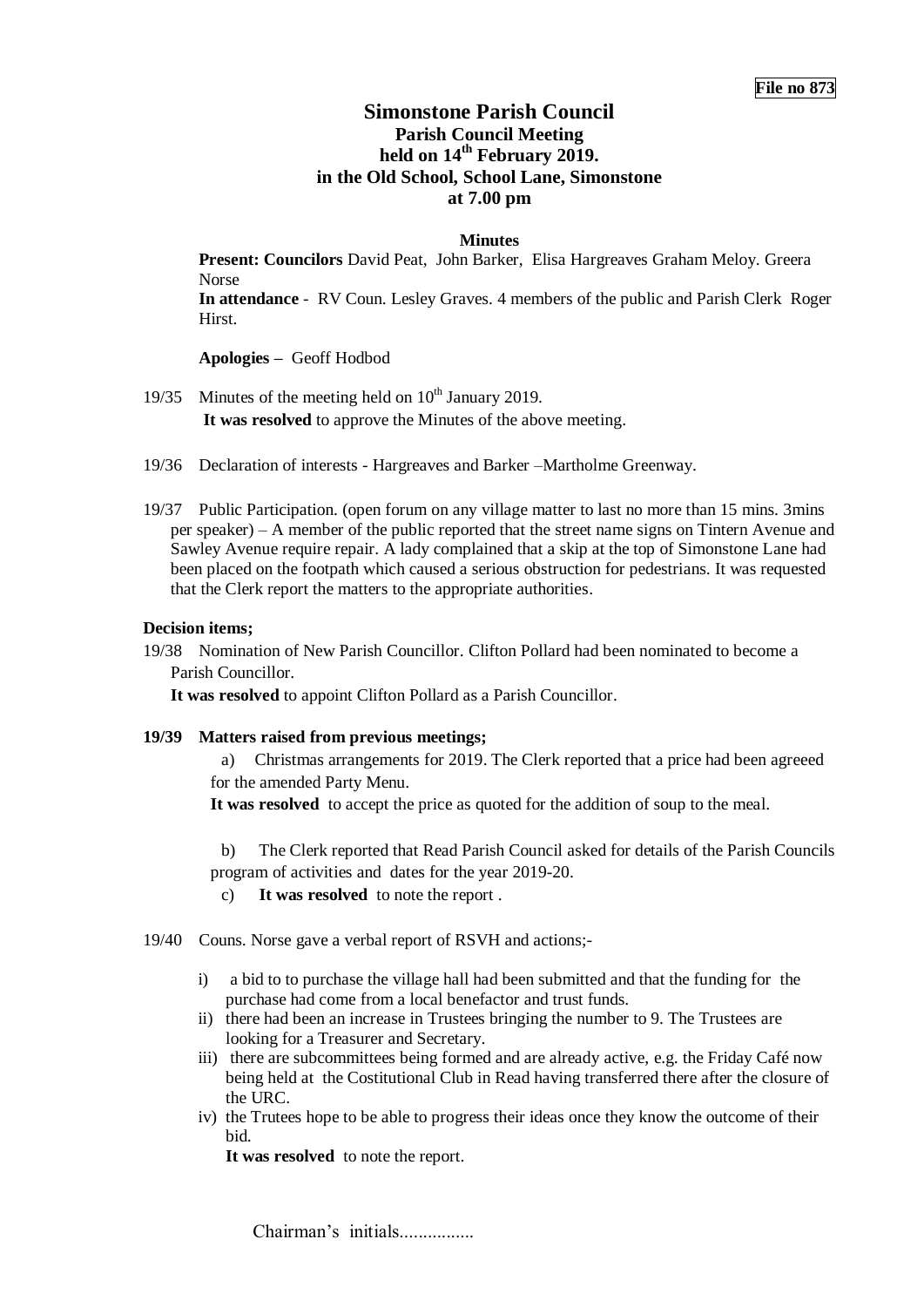b) Civic Sunday – Read Parish Council is scheduled to make the arrangements this year.

There had been a response to a request for details.

**It was resolved** to note the report.

19/41 Martholme Greenway. Couns. Barker and Hargreaves reported on a meeting held with representatives of Connecting East Lancashire regarding ways of improving and encouraging better ways to travel.

.It was outlined at the meeting that the point of the organization was to promote cycling as an alternative form of travel by offering funding to people and bodies to encourage them to set up volunteer groups to recycle cycles and bring them back into use for employment allowing sustainable transport access to most of the industrial areas North East Lancs. The Group was keen to support the work of the Martholm Greenway but it did not have any funds available to support it.

**It was resolved** to note the report

19/42

.

.

a) Leeds Library Theatre – Happy Jack Arrangements. The clerk reported that a Press release has been sent to the Burnley Express and the Clitheroe Advertiser and will be published on the 14<sup>th</sup> February as an article., A number of volunteers had been recruited to assist setting up the hall and manning the evening. **It was resolved** to note the report

b) Rural Touring Dance Initiative (RTDI) – Dance Ambassador is being sought to promote Dance in Rural areas. Details have been forwarded to members. **It was resolved** to note the report .

# 19/43 Governance matters ;-

a) Information Commissioner – Parish Councils Transparence policy to be reviewed. See attached.

**It was resolved** to accept the Parish Council's reviewed Policy.

b) Asset Register review.

**It was resolved** to rearrange the lay-out of the Register.

c) At the RV Parish Liaison meeting in November it was suggested that a meeting of Parish Council Clerks be held to consider Governance matters. The meeting has been postponed until after the Parish Council elections have been held in May. **It was resolv**ed to note the report.

19/44 RVBC.- Details of the RV Seniors Forum who requested volunteers from the local area to consider representing elderly people who would be willing to assist the Forum in developing local servicesfor the older people.

**It was resolved** to note the report

- 19/45 LCC
	- a) Parish and Town Council Update/Briefing  $12<sup>th</sup>$  March. Paul Rigby the County
	- b) Councils' Parish Champion will explain the new arrangements for the new year. **It was resolved** that the Chairman will attend the meeting on behalf of the Parish Council.

Chairman's initials.................